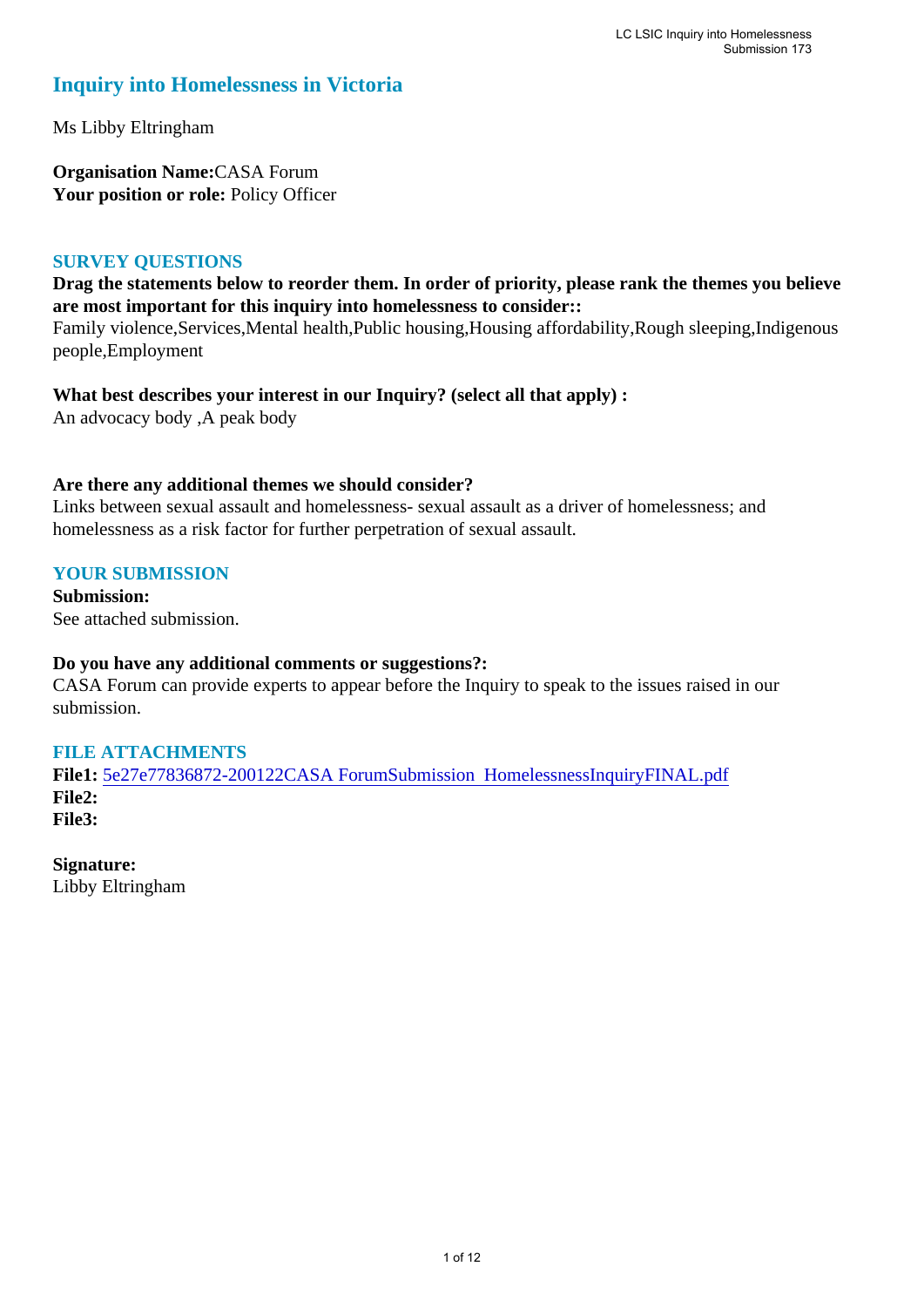

# Victorian Parliament Legislative Council Legal and Social Issues Committee

Inquiry into Homelessness in Victoria

Submission January 2020

**Karen Hogan** Convenor- CASA Forum Manager- Gatehouse Centre

P:

**Libby Eltringham** Policy Officer - CASA Forum P: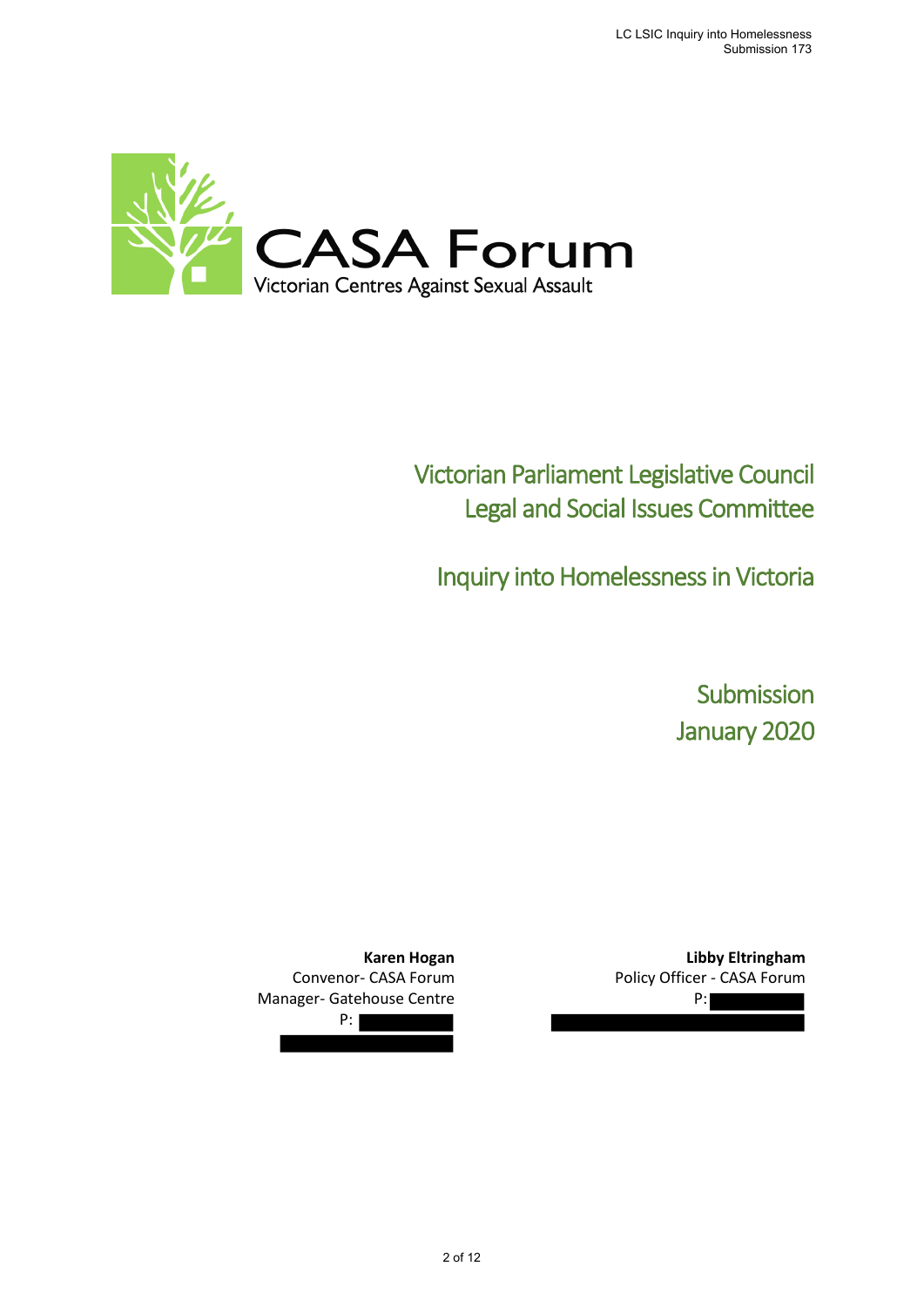

## Contents

| Homelessness increases the risk factor for further perpetration of sexual assault 10 |  |
|--------------------------------------------------------------------------------------|--|
|                                                                                      |  |
|                                                                                      |  |
|                                                                                      |  |
|                                                                                      |  |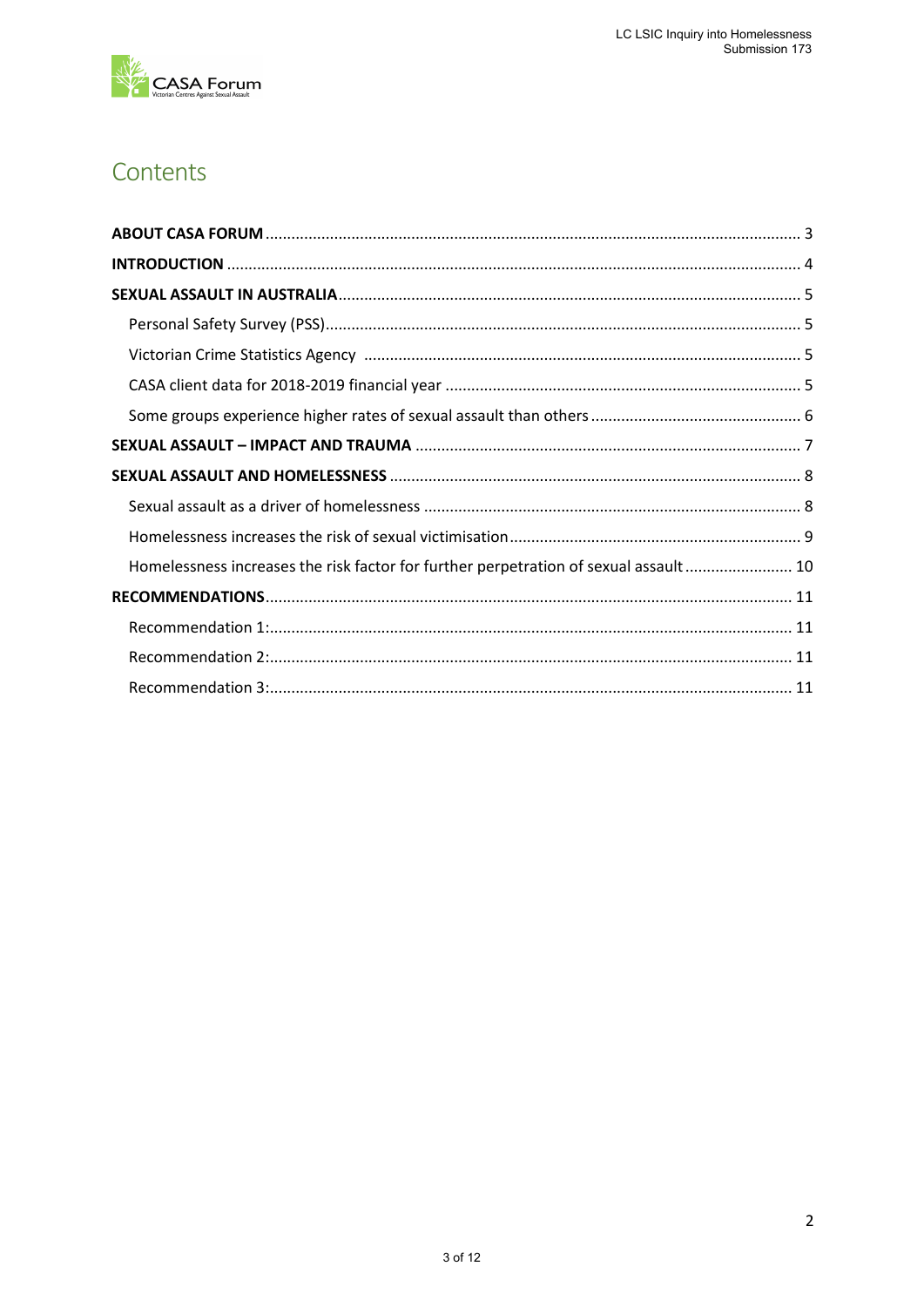

## <span id="page-3-0"></span>ABOUT CASA FORUM

CASA Forum was established in 1992 and is the peak body for fifteen Centres Against Sexual Assault (CASAs) in Victoria, including the Victorian after-hours Sexual Assault Crisis Line (SACL).

CASAs are funded by the Victorian Government to provide a range of sexual assault counselling, crisis and support services to victims/survivors of sexual assault, and their family members. We provide crisis care responses to victims of recent assaults and to recent disclosures of sexual assault. The majority of crisis care responses are provided to women, children and young people.

CASAs also provide Sexually Abusive Behaviour Treatment Services (SABTS) to children and young people presenting with sexually harmful behaviours.

CASAs work with all victims of sexual assault and sexual violence, including women, children, young people and men. Many are women who have experienced sexual assault in an intimate partner relationship or were sexually abused as children; have experienced date rape; or sexual assault by a stranger or recent acquaintance; or sexual assault within an institutional setting.

Children and young people make up a large proportion of CASA clients. They have most often been sexually abused by a family member or someone they know and trust. Children and young people who receive services from the SABT programs are frequently identified as having abused siblings or related family members.

While the number of male victims accessing our services has increased, many are men seeking support to deal with the impact of historical childhood sexual assault perpetrated by male family members, by friends, or within institutional settings or same sex assaults.

Increasingly, CASAs are receiving referrals and requests for support from people in same sex relationships, and LGBTIQ community members.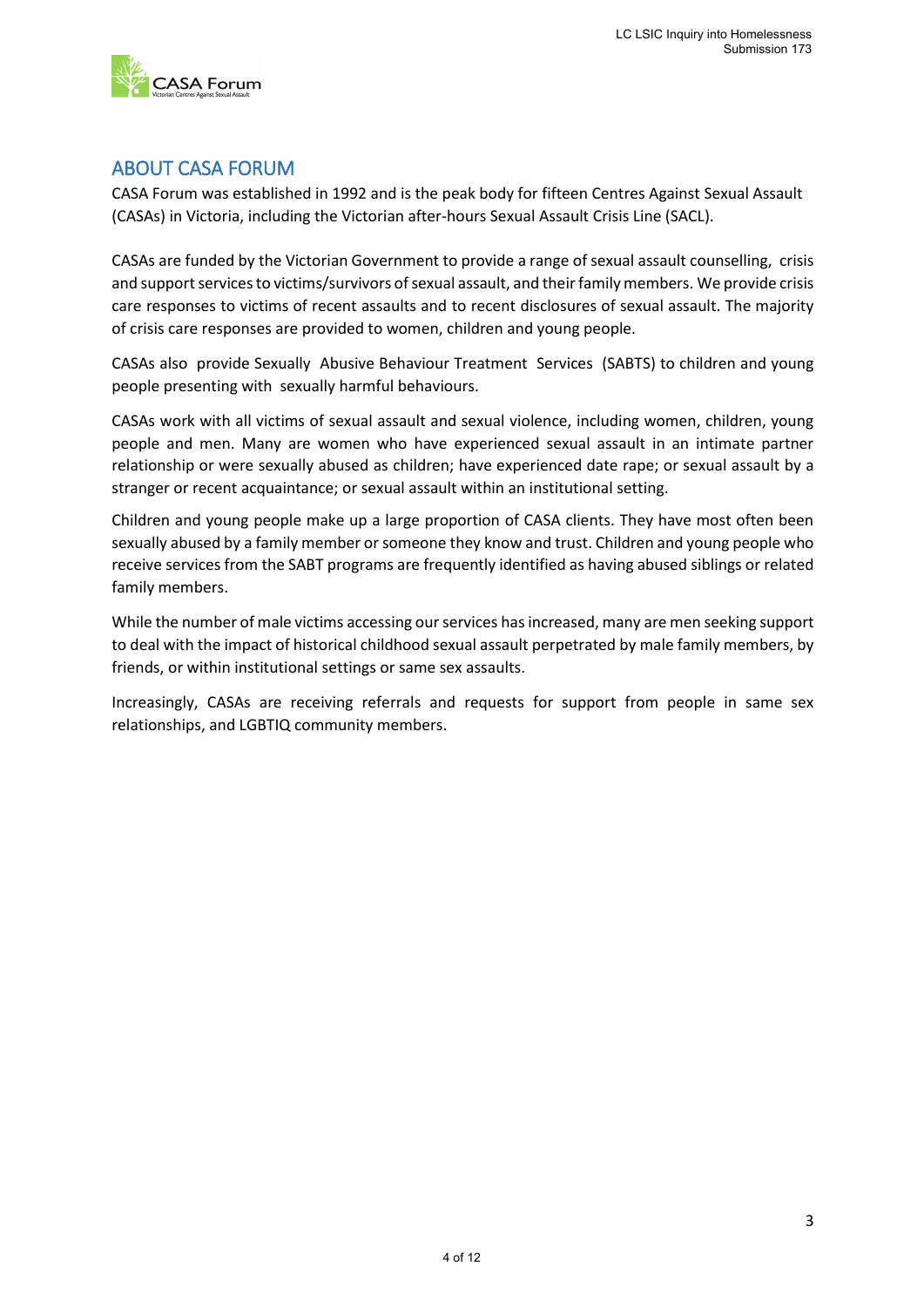

## <span id="page-4-0"></span>**INTRODUCTION**

#### **CASA Forum welcomes the Inquiry into Homelessness in Victoria.**

Sexual assault occurs along a continuum of sexually abusive and violent behaviour. The continuum spans from uninvited sexual behaviour that makes the recipient feel uncomfortable, harassed or afraid; unwanted touching or remarks; sexual harassment; coerced sexual activity; to rape with physical violence and threat to life. Sexual assault is both a consequence and a reinforcer of the power disparity existing between men, and women and children. It occurs within families and in multiple other settings and types of relationships.

Responding to clients who are victim /survivors of sexual assault is core business for CASAs. Our clients present in crisis, arising from past or recent sexual assault. Many report that they have struggled for years trying to find appropriate support to help them deal with and recover from the trauma and impact of their experiences.

This submission provides information about the nature, prevalence, impacts and health costs of sexual assault in our community, and the critical role that safe and affordable housing plays in mitigating the serious impacts for victim survivors and in preventing sexual assault.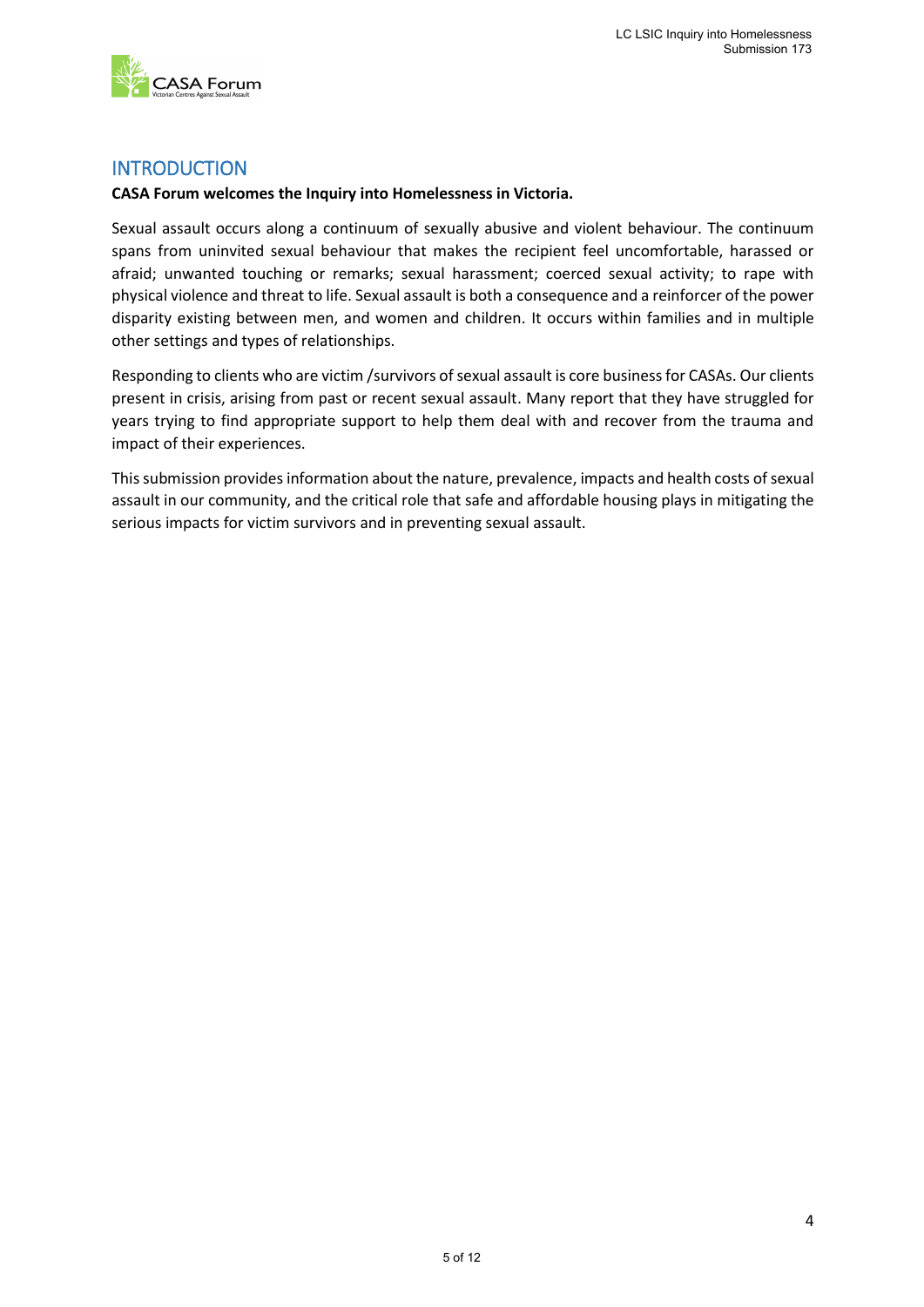

## <span id="page-5-0"></span>SEXUAL ASSAULT IN AUSTRALIA

Sexual assault in Australia is prevalent; it occurs across all age groups; it is largely gendered in that most victim survivors are female, and most perpetrators are male; and it has lasting impacts for victim survivors. A selection of recent research is outlined below and highlights the prevalence and nature of sexual assault within Australian society.

#### <span id="page-5-1"></span>**Personal Safety Survey (PSS)**

The Personal Safety Survey (PSS)<sup>1</sup>, a national survey conducted by the Australian Bureau of Statistics every four years (2008, 2012, 2016, and will next be run in 2020), collects detailed information from men and women (over 18) about the nature of violence experienced since the age of 15. It is the most comprehensive data source on the prevalence of violence (including family, domestic and sexual violence) in Australia.

The 2016 PSS found that, in Australia, since the age of 15:

- One in five women has experienced sexual violence, compared to one in 21 men.
- One in three women has experienced violence by a person known to them, compared to one in four men.

The 2016 PSS also showed that, over time:

• Sexual violence against women increased between 2012 and 2016, from 1.2% to 1.8%.

In the most recent incident of sexual assault by a male:

- Women were most likely to experience sexual assault by a male they knew (87% or 553,700).
- The location of the most recent incident was most likely to be in the respondent's home (40% or 252,400) or in the perpetrator's home (17% or 109,400).
- The majority of women (9 out of 10) did not contact the police (87% or 553,900).

#### <span id="page-5-2"></span>**Victorian Crime Statistics Agency <sup>2</sup>**

1

- In the year ending 31 December 2016, Victoria Police recorded 12,956 sexual offences across the state, up by 45.0%, up from 8,936 offences in the year ending 31 December 2012.
- Of the 12,956 recorded sexual offences, 16.2% (2,095) remained unsolved as at 18 January 2017.
- 21.3% (2,754) of offences resulted in an arrest and 24.3% (3,146) resulted in a summons being issued.
- Of 7,788 victim reports, 79.7% (6,204) involved a female victim while 18.8% (1,467) involved a male victim. The remaining victim reports involved a victim where sexual identity was unknown.

#### <span id="page-5-3"></span>**CASA client data for 2018-2019 financial year <sup>3</sup>**

A snapshot of CASA client data showed that across the state in 2018-2019, our member services worked with over 16,000 clients:

• Approx. 65% were adults; 35% were children and young people (aged 0-17).

<sup>1</sup> Australian Bureau of Statistics (2017). The Personal Safety Survey 2016. Canberra: ABS

<sup>&</sup>lt;sup>2</sup> Victorian Crime Statistics Agency, (2017) Sexual Offences in Victoria 2016. Crime Statistics Agency, Melbourne.<https://www.crimestatistics.vic.gov.au/media-centre/news/sexual-offences-in-victoria-0>

<sup>3</sup> CASA Forum (2019). State Budget Submission. Melbourne 2019.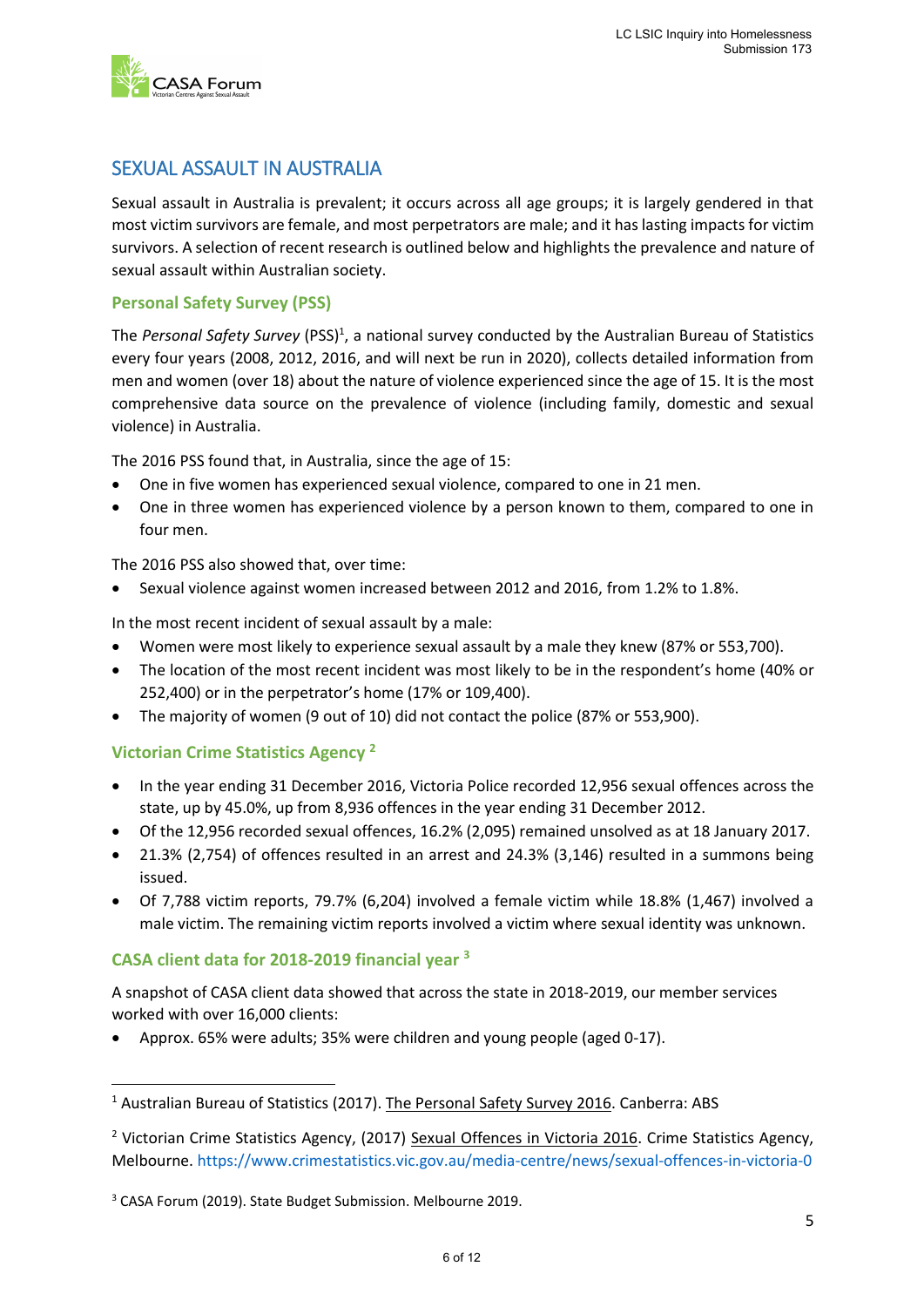

**.** 

- Approx. 86% of all adult clients were female; 14% were male; and less than .006% identified as gender diverse.
- Approx. 56% of children receiving CASA services were female; and 44% were male.
- Approx. 70% of the adolescents /young people receiving CASA services were female; 28% were male; and .007% identified as gender diverse.

CASA services provided in excess of 1600 crisis care responses<sup>4</sup>:

- 72% females; 11% males; and 17% gender was not identified.
- Approx. 10% of crisis care responses were provided to children under 11 years of age; and 21% to young people aged 12-17 years.

The Sexual Assault Crisis Line in the same period responded to 15,373 calls for assistance and support.

#### <span id="page-6-0"></span>**Some groups experience higher rates of sexual assault than others**

**Aboriginal and Torres Strait Islander** - three in five Aboriginal and Torres Strait Islander women have experienced sexual or physical abuse by an intimate partner since the age of 15 (Cox, P, 2015)<sup>5</sup>

**People with diverse gender identities** experience sexual violence and coercion at 4 times the rates of others in the community (Callander et al, 2019)<sup>6</sup>

**Women in custodial settings:** In a survey of 100 women in SE Queensland prisons, 95% had experienced abuse prior to imprisonment - 98% physical abuse, 89% sexual abuse, 70% emotional abuse and 16% ritual abuse. The majority of women experienced this abuse in childhood and 37% before the age of 5. (Kilroy, 2000)<sup>7</sup>

**People with disabilities:** The 2016 Personal Safety Survey found that women with disabilities experienced double the rate of sexual violence in the previous 12 months compared to women without disabilities (1.7 compared to 0.9 per cent) (Dowse et al (2016)).<sup>8</sup>

<sup>4</sup> CASAs provide an immediate 24-hour crisis care response service for victim/survivors of sexual assault. All CASAs have access to at least one Crisis Care Unit, which may be located in a Multidisciplinary Centre (MDC), hospital or a communitybased agency.

<sup>5</sup> Cox, P. (2015). *Sexual assault and domestic violence in the context of co-occurrence and re-victimisation: State of knowledge paper* (ANROWS Landscapes, 13/2015). Sydney, NSW: ANROWS.

<sup>6</sup> Callander D., Wiggins J., Rosenberg S., Cornelisse V. J., Duck-Chong E., Holt M., Pony M., Vlahakis E., MacGibbon J., & Cook T. (2019). The 2018 Australian Trans and Gender Diverse sexual health survey: Report of Findings. Sydney, NSW: The Kirby Institute, UNSW Sydney. DOI: 10.26190/5d7ed96ceaa70

<sup>7</sup> Kilroy, D. (2000). When Will You See The Real Us? Women In Prison. Sisters Inside Inc. Queensland.

<sup>8</sup> Dowse, L., Soldatic, K., Didi, A., Frohmader, C., & van Toorn, G. (2013). *Stop the Violence: Addressing Violence Against Women and Girls with Disabilities in Australia. Background Paper.* Retrieved from Western Sydney University ResearchDirect website [http://researchdirect.](http://researchdirect/) westernsydney.edu.au/islandora/object/uws:36865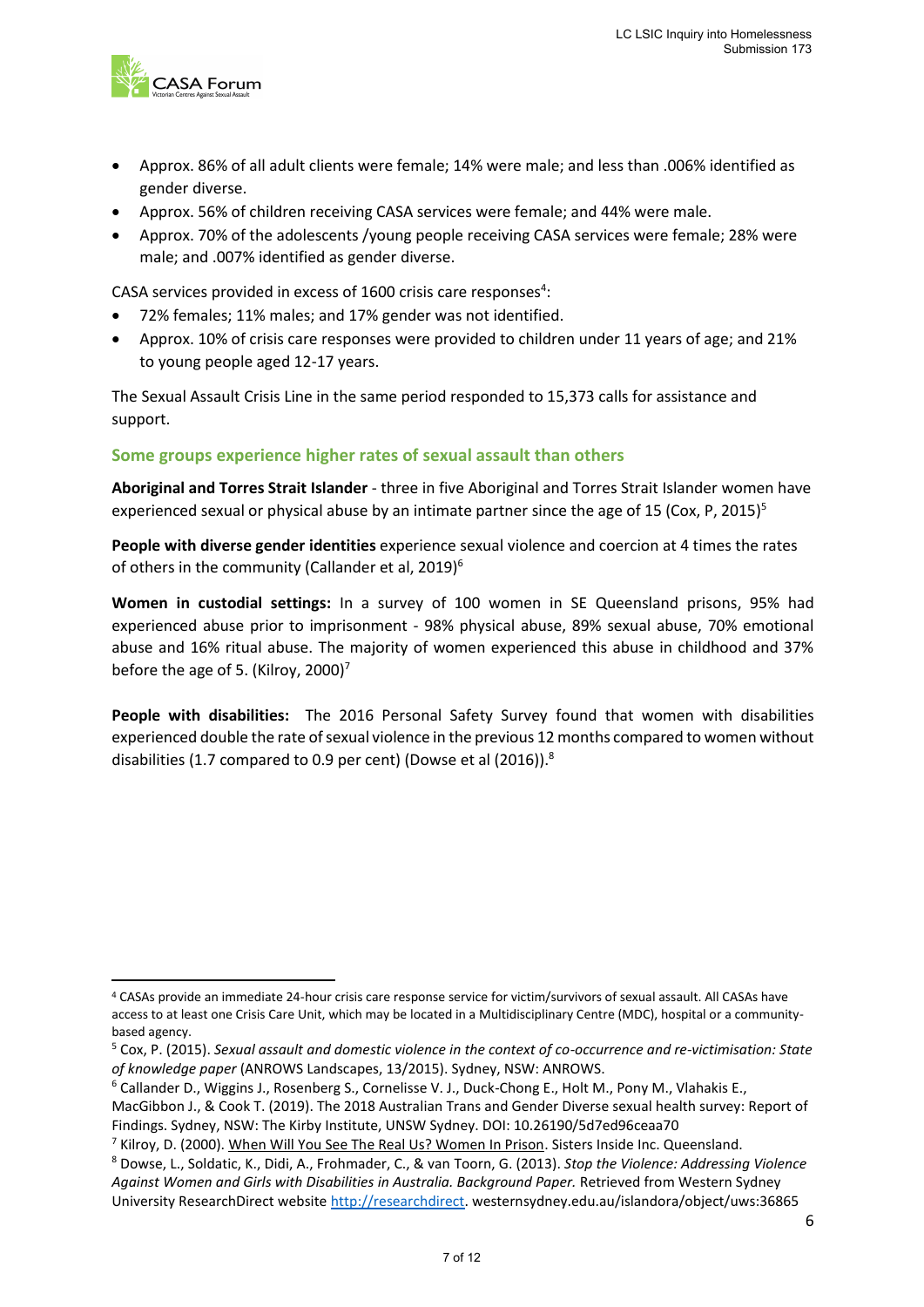

1

## <span id="page-7-0"></span>SEXUAL ASSAULT – IMPACT AND TRAUMA

*Traumatic events are extraordinary, not because they occur rarely, but rather because they overwhelm the ordinary human adaptation to life (Judith Herman, 1992).<sup>9</sup>*

*Sexual abuse damages that which is at the core of self, (…). To some degree or other, relational traumata are attacks upon humanity (Meares, 2019).<sup>10</sup>*

The impact of sexual assault on the lives of victim/survivors is multi-faceted and complex. It includes emotional, social, psychological, legal, health and political consequences. The impact can be compounded by intersectional factors and identities including gender, culture, race, ethnicity, age, sexuality, religion, ability and socio-economic class.

Victim/survivors often don't disclose sexual assault until many years after the sexual abuse has occurred. Health professionals often respond in less than supportive ways or inappropriately. Such responses are likely to exacerbate a person's distress. (Lanthier, Du Mont et al. 2018).<sup>11</sup>

Sexual abuse, in particular childhood sexual abuse, can have enduring and devastating effects on a person, in particular if the trauma is not addressed, kept a secret, or if the person is not believed or not supported following disclosure (Anda, Felitti et al. 2005). <sup>12</sup>

Judith Herman first coined the term 'complex trauma' to describe the effects of abuse during childhood or adulthood and the sequelae as Complex Post-Traumatic Stress Disorder (Herman 1992, Herman 2017, Kezelman 2019). 13

CASA clients report extensive and long-lasting impacts of sexual assault. Reported impacts included hypervigilance, anxiety, intrusive thoughts and flashbacks, nightmares, difficulty with emotion regulation, depression; increased anger, blame and shame and suicide attempts.

Many report feelings of fear and isolation, powerlessness, guilt at not reporting the assault earlier and feelings of self-blame and low self-worth.

Sexual assault also impacts on relationships, on other family members, and on access to services. Some experience physical health issues caused or exacerbated by the trauma.

Homelessness can result as victims seek safety from sexual assault and abusive relationships. The Victorian Council to Homeless Persons defines homelessness as:

<sup>&</sup>lt;sup>9</sup> Herman, J. (1992). Trauma and recovery. The aftermath of violence-from domestic abuse to political terror. New York, Basic Books.

<sup>&</sup>lt;sup>10</sup> Meares, R. (2019). The human brain-mind system. In: Humanising mental health care in Australia. A guide to trauma-informed approaches. R. Benjamin, J. Haliburn and S. King. New York, Routledge**:** 31-42.

<sup>&</sup>lt;sup>11</sup> Lanthier, S., J. Du Mont and R. Mason (2018). "Responding to delayed disclosure of sexual assault in health settings: A systematic review." Trauma, Violence & Abuse **19**(3): 251-265.

<sup>&</sup>lt;sup>12</sup> Anda, R., V. Felitti, J. Bremner, J. Walker, C. Whitfield, B. Perry, S. Dube and W. Giles (2005). "The enduring effects of abuse and related adverse experiences in childhood. A convergence of evidence from neurobiology and epidemiology." European Archive of Psychiatry and Clinical Neuroscience **256**(3): 174-186.

<sup>&</sup>lt;sup>13</sup> Kezelman, C. (2019). Childhood trauma-the long-term impact and the human cost. Humanising mental heatlh care in Australia. A guide to trauma-informed approaches. R. Benjamin, J. Haliburn and S. King. New York, Routledge.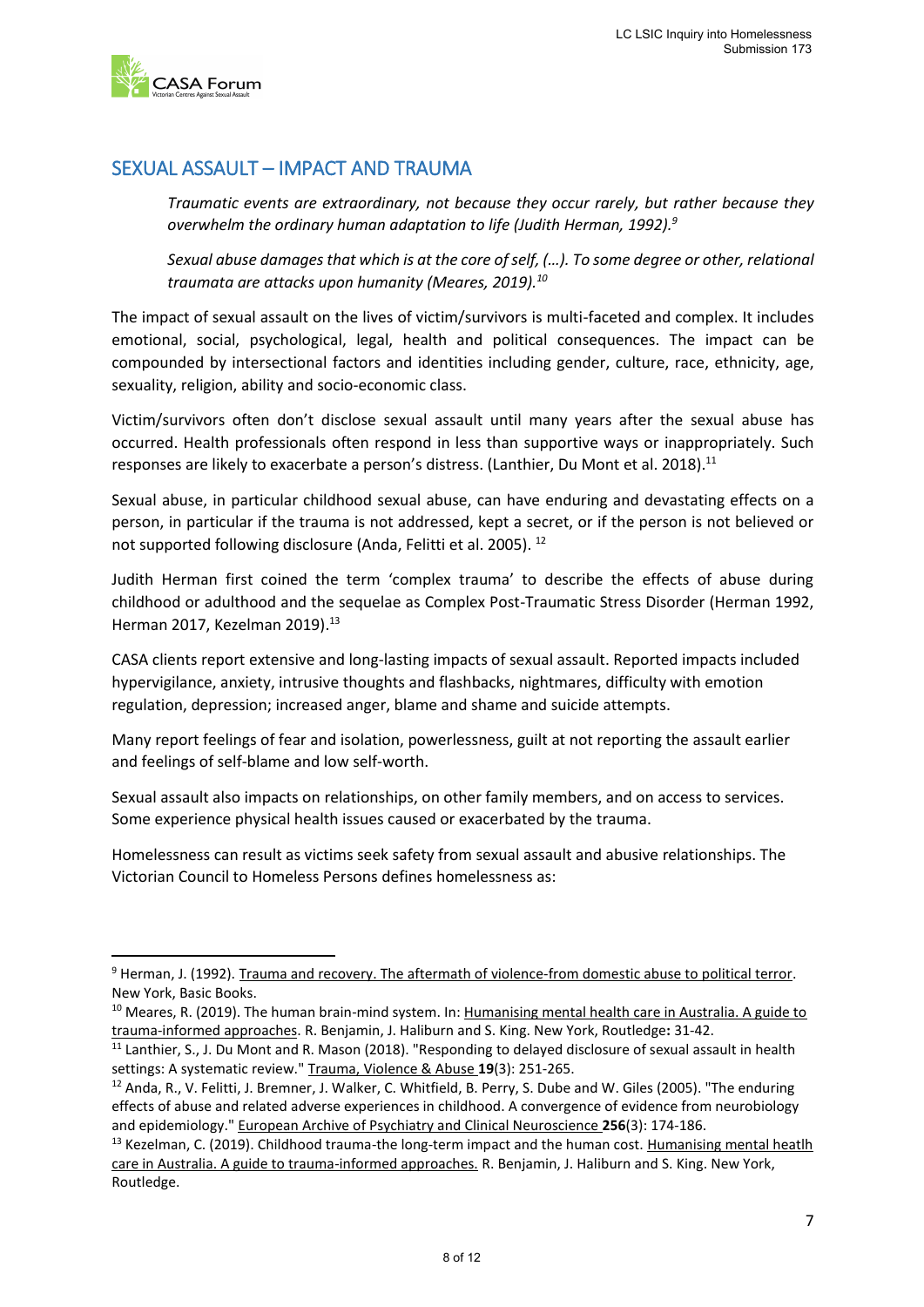

*…about not having a home – 'home'lessness, not rooflessness. A home means a sense of security, stability, privacy, safety, and the ability to control living space (Mallet, 2004)...* 

*…Contrary to popular belief, the majority of people who experience homelessness aren't rough sleepers (living on the streets). In fact, rough sleeping only makes up around 7% of homelessness while the remainder is 'hidden homelessness', that is, people sleeping in cars, rooming houses, couch surfing, or staying in other temporary types of accommodation.<sup>14</sup>*

For victim survivors, barriers to accessing suitable service responses including safe and affordable housing can compound the impacts of sexual assault. Similarly, being able to access appropriate service supports can mitigate those impacts and aid safety, justice and recovery.

### <span id="page-8-0"></span>SEXUAL ASSAULT AND HOMELESSNESS

There is ample research that identifies the links between sexual assault and homelessness.

In particular, researchers have identified:

- sexual assault is a driver of homelessness
- homelessness increases the risk of sexual victimisation
- homelessness increases the risk for further perpetration of sexual assault.

These findings are supported by CASAs work with victim survivors of sexual assault.

#### <span id="page-8-1"></span>**Sexual assault as a driver of homelessness**

1

For some victims of sexual assault, fleeing from an unsafe home, or the place where they have experienced sexual assault or continue to be assaulted can seem like a better option than staying, even if the alternative is further unsafe or unstable housing. This can lead to less safety, long-term patterns of homelessness, and vulnerability to ongoing sexual abuse and violence.

*The intersection between sexual victimization and homeless youth has been well documented, both as an antecedent for running away and as a consequence of doing so. Sexual victimization emerges prominently as a cause of homelessness in several studies… while others illustrate how sexual victimization becomes a prevailing feature of life on the streets. <sup>15</sup>*

A US National Sexual Violence Resource Center 2010 Factsheet on *Housing & Sexual Violence* pulled together research findings that identified the connections between sexual violence, housing and oppression. For sexual violence victims

*…safe and affordable housing is often even further out of reach, due to the effects of trauma, economic insecurity, and lack of resources in the aftermath of sexual violence. The majority of sexual assaults take place in or near victims' homes or the homes of victims' friends, relatives, or neighbors (Mindlin & Vickers, 2007) <sup>16</sup>*

<sup>14</sup> Council to Homeless Persons.(2018). *Facts about homelessness[. https://chp.org.au/homelessness/](https://chp.org.au/homelessness/)*

<sup>15</sup> Washington Coalition of Sexual Assault Programs, Research & Advocacy Digest (2004). *Homeless, Runaway & Throwaway Youth: Sexual Victimization and the Consequences of Life on the Streets*. WCSAP, Volume 7 | 1 October 2004

<sup>&</sup>lt;sup>16</sup> National Sexual Violence Resource Center, (2010). Housing and Sexual Violence Factsheet. US. [www.nsvrc.org](http://www.nsvrc.org/)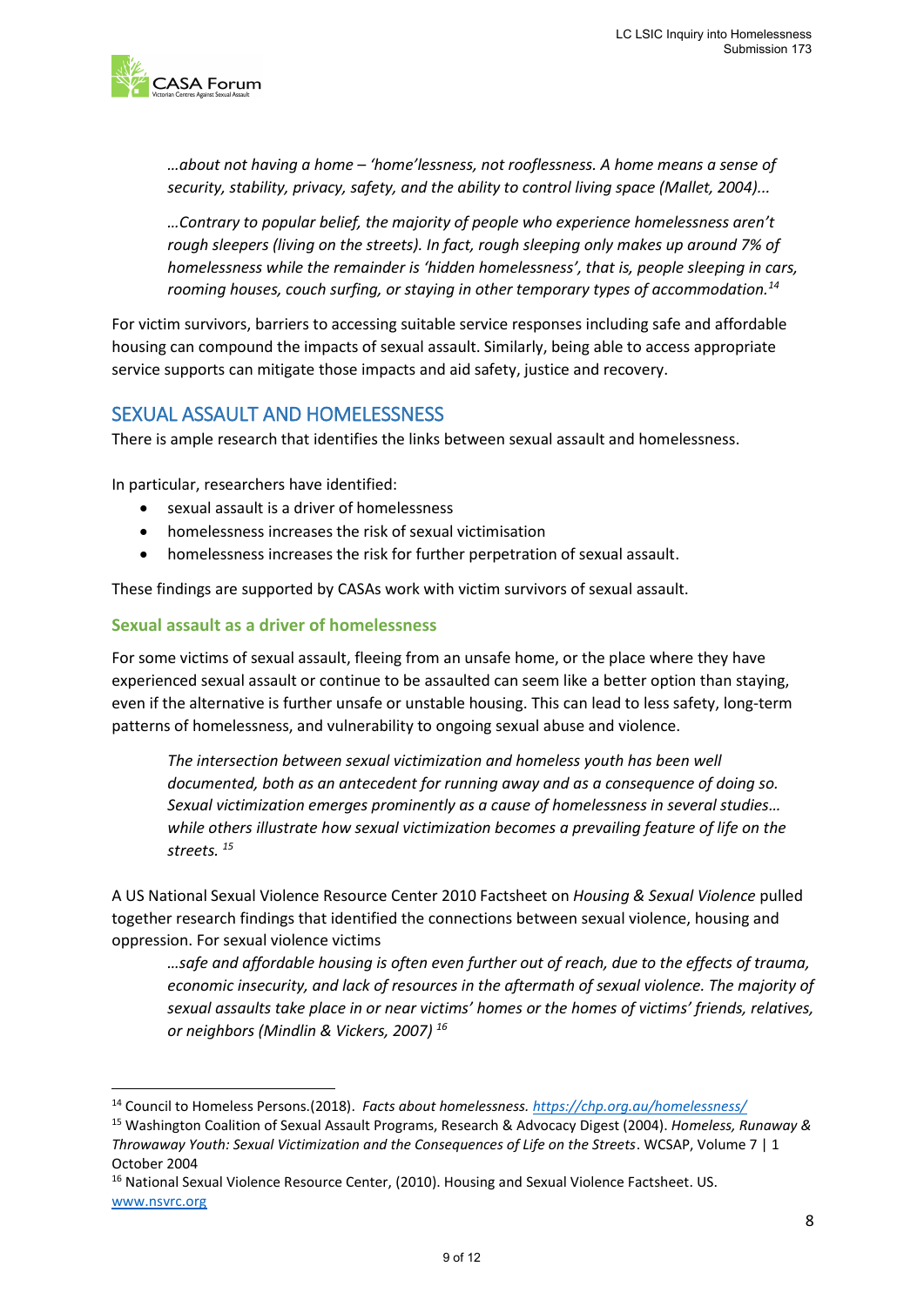

**.** 

#### <span id="page-9-0"></span>**Homelessness increases the risk of sexual victimisation**

In 2019 Australia's National Research Organisation for Women's Safety (ANROWS) published a research synthesis on *Domestic and family violence, housing insecurity and homelessness<sup>17</sup> .* A key issue identified *that women at risk of homelessness sometimes engage in intimate relationships and "survival sex":* 

*…For some young women at risk of experiencing homelessness, sex and intimate relationships are among the few resources at their disposal (Watson, 2018). "Survival sex" typically refers to the exchange of sex for necessities, such as food, accommodation and safety, and can be a feature of intimate relationships (Watson, 2018). Some young women engage in "survival sex" in order to secure material support and physical protection, but also for emotional security and stability (Watson, 2018). Young women experiencing homelessness must also negotiate expectations that they are willing to exchange sex for necessities (Watson, 2018).*

A 2008 Australian Institute of Criminology paper, *Homeless people: their risk of victimisation,*  reported that:

*…compared with the public, homeless people were 13 times more likely to have experienced violence and 47 times more likely to have been victims of theft.* 

*Almost one-tenth of those interviewed had experienced sexual assault in the last year…* 

*[and … few homeless people report being the victim of a crime or anti-social behaviour because of their fear of the police and the social exclusion they may perceive or experience more generally.<sup>18</sup>*

Without timely and appropriate support, victim survivors of sexual assault who become homeless risk being trapped in a cycle of ongoing abuse and victimisation, escalating physical and mental health risks and marginalisation. Because sexual assault is largely a gendered crime, women who are homeless are at increased risk.

One CASA that works with incarcerated women has reported that some women exiting prison often return to the home of the offending partner due to a lack of other housing options. They then reoffend to escape the abuse of the violent partner and end up back in prison.

A 2017 consumer survey conducted by the Northern and Western Homelessness Network in Melbourne asked service users about the emergency accommodation they were referred to by homelessness agencies.

*Consumers reported feeling unsafe, demoralised by the squalor they witnessed, with a growing sense of worthlessness and disconnection from their community…* 

<sup>17</sup> Australia's National Research Organisation for Women's Safety. *(2019). Domestic and family violence, housing insecurity and homelessness: Research synthesis (2nd Ed.; ANROWS Insights, 07/2019). Sydney, NSW: ANROWS*

<sup>18</sup> Australian Institute of Criminology. (2008). *Homeless people : their risk of victimisation.* AICrime reduction matters no. 66. Canberra:.<https://aic.gov.au/publications/crm/crm066>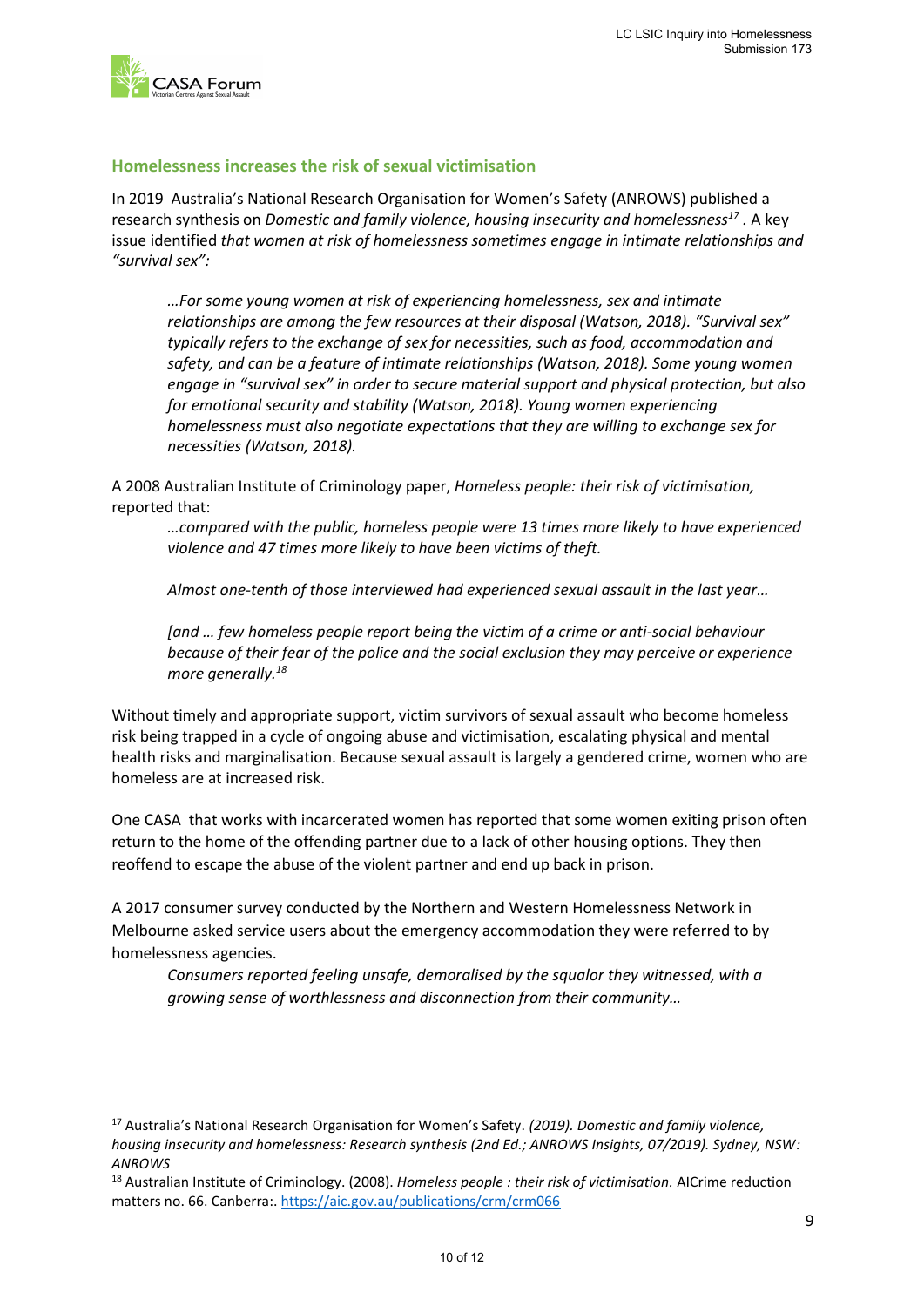

**.** 

*Women reported that it was 'horrible, 'terrible', and that they feared violence and rape (one woman reported a rape in emergency accommodation). They said that it was 'unclean', 'not appropriate for children', that there were 'no cooking facilities and nowhere to store food'<sup>19</sup>*

A 2006 US National Resource Center on Domestic Violence paper on the links between sexual assault and homelessness proposed that:

*… homeless women are raped more than housed women, [and] addressing the grave shortage of affordable housing would not only reduce the rates of homelessness, it would reduce sexual assault… These approaches must be especially sensitive to homeless women who face greater stigma, discrimination, and barriers to access on the basis of race/ ethnicity/citizenship status, sexual orientation, economic survival strategies, disabilities, or child custody. <sup>20</sup>*

For young people fleeing sexual and other violence at home or in their community, life on the streets or in insecure housing also compounds the risk of sexual victimisation:

*Instead of finding the refuge they seek, once on the street, they are further exposed to a multitude of risks including rape, sexual victimization, prostitution and commercial sexual exploitation enterprises. Because they are disconnected and disenfranchised from community and lack access to schools, health care and other support systems, many are forced to turn to survival strategies including engaging in survival sex or the trading of sex to meet basic, substantive needs, leading to increased risk for HIV, STDs, unwanted pregnancies and other physical health issues. To deaden the pain of their existence on the streets, many homeless youth turn to substance abuse; engage in self-harm, or suicide, all with potentially lifethreatening consequences. 21*

#### <span id="page-10-0"></span>**Homelessness increases the risk factor for further perpetration of sexual assault**

The NSVRC 2010 Factsheet on *Housing & Sexual Violence* further highlighted research that flagged that:

*Safe, affordable, and stable housing can be a protective factor against both sexual violence perpetration and victimization. Research on sex offender treatment and management finds that stable housing, supportive resources, and employment are critical to preventing recidivism. <sup>22</sup>*

The nature of trauma experienced by survivors of sexual assault demands timely service responses that are trauma informed and informed by evidence about the prevalence and gendered nature of sexual assault. This includes trauma informed gender sensitive homelessness service supports.

<sup>19</sup> Northern and Western Homelessness Network. (2017) *A Crisis in Crisis The appalling state of emergency accommodation in Melbourne's north and west* Northern and Western Homelessness Network Annual Consumer Survey 2017

<sup>20</sup> VAW Net, US National Resource Center on Domestic Violence (2006) *No Safe Place: Sexual Assault in the Lives of Homeless Women. [www.vawnet.org](http://www.vawnet.org/)*

<sup>21</sup> Washington Coalition of Sexual Assault Programs, Research & Advocacy Digest (2004). *Homeless, Runaway & Throwaway Youth: Sexual Victimization and the Consequences of Life on the Streets*. WCSAP, Volume 7 | 1 October 2004

<sup>22</sup> [https://www.nsvrc.org/sites/default/files/Publications NSVRC Factsheet Housing-and-Sexual-Violence.pdf](https://www.nsvrc.org/sites/default/files/Publications_NSVRC_Factsheet_Housing-and-Sexual-Violence.pdf)